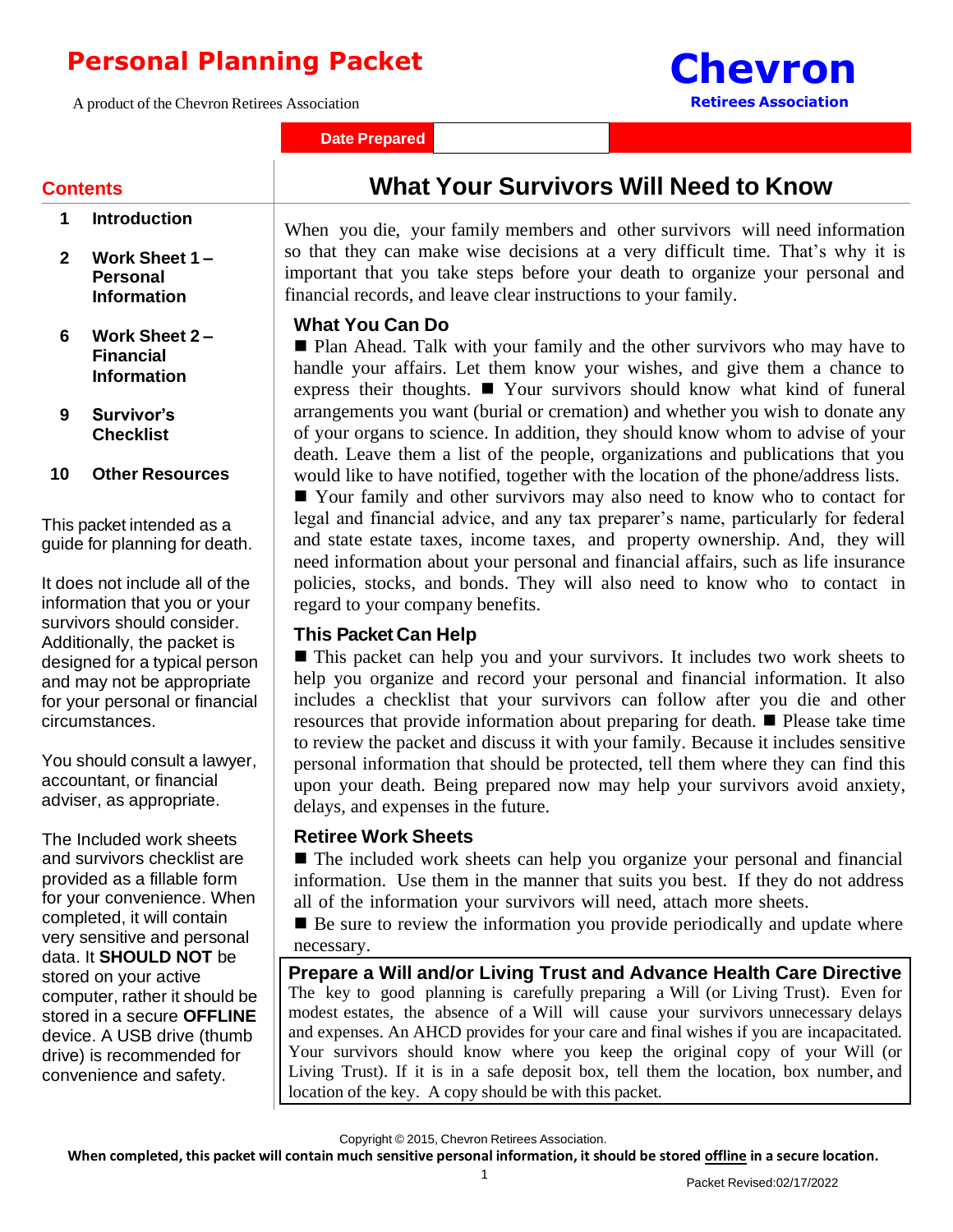# **WORK SHEET 1 – PERSONAL INFORMATION**

This work sheet includes space for you to write personal information. Use the "Comments" sections of the work sheet for additional information that your survivors will need. Your spouse should also complete a form. We recommend you set up files to organize any material that supports the information in this guide together with photocopies – front and back – of your driver's license, medical/dental cards, credit cards, etc.

| Your Social Security Number________________Your Date of Birth __________________               |                                                                                                                                                                     |                                                                     |
|------------------------------------------------------------------------------------------------|---------------------------------------------------------------------------------------------------------------------------------------------------------------------|---------------------------------------------------------------------|
|                                                                                                |                                                                                                                                                                     |                                                                     |
| Spouse's Name (Incl. Maiden)<br>Spouse's Name (Incl. Maiden)                                   |                                                                                                                                                                     |                                                                     |
|                                                                                                |                                                                                                                                                                     |                                                                     |
|                                                                                                |                                                                                                                                                                     |                                                                     |
| <b>Chevron Contacts</b><br><b>HR Service Center</b><br>Personal ID No. (PIN)<br><u>Letting</u> |                                                                                                                                                                     | Telephone No. 1-888-825-5247 (in US)<br>1-832-854-5800 (outside US) |
| <b>Military Service</b>                                                                        | (Attach sheet to show additional data)                                                                                                                              |                                                                     |
|                                                                                                |                                                                                                                                                                     | Location of DD Form 214                                             |
| <b>Employment Information</b>                                                                  | (Attach sheet to show additional data)                                                                                                                              |                                                                     |
| <b>Employer's Name</b>                                                                         | Dates of Employment                                                                                                                                                 | <b>Benefits Due You</b>                                             |
| Life Insurance                                                                                 | <u> 1990 - Jan Samuel Barbara, martin da shekara ta 1991 - An tsara tsara tsara tsara tsara tsara tsara tsara tsa</u><br>(Attach sheet to list additional policies) |                                                                     |
|                                                                                                |                                                                                                                                                                     |                                                                     |
|                                                                                                |                                                                                                                                                                     |                                                                     |
| Location of Policy.                                                                            |                                                                                                                                                                     |                                                                     |
| <b>Medical/Dental Insurance</b>                                                                | (Attach sheet to list additional policies)                                                                                                                          |                                                                     |
|                                                                                                |                                                                                                                                                                     |                                                                     |
|                                                                                                |                                                                                                                                                                     |                                                                     |
| Will and/or Living Trust Location of Original Document___________________________              |                                                                                                                                                                     |                                                                     |
|                                                                                                |                                                                                                                                                                     |                                                                     |
| Company Telephone No.                                                                          |                                                                                                                                                                     |                                                                     |

Copyright © 2015, Chevron Retirees Association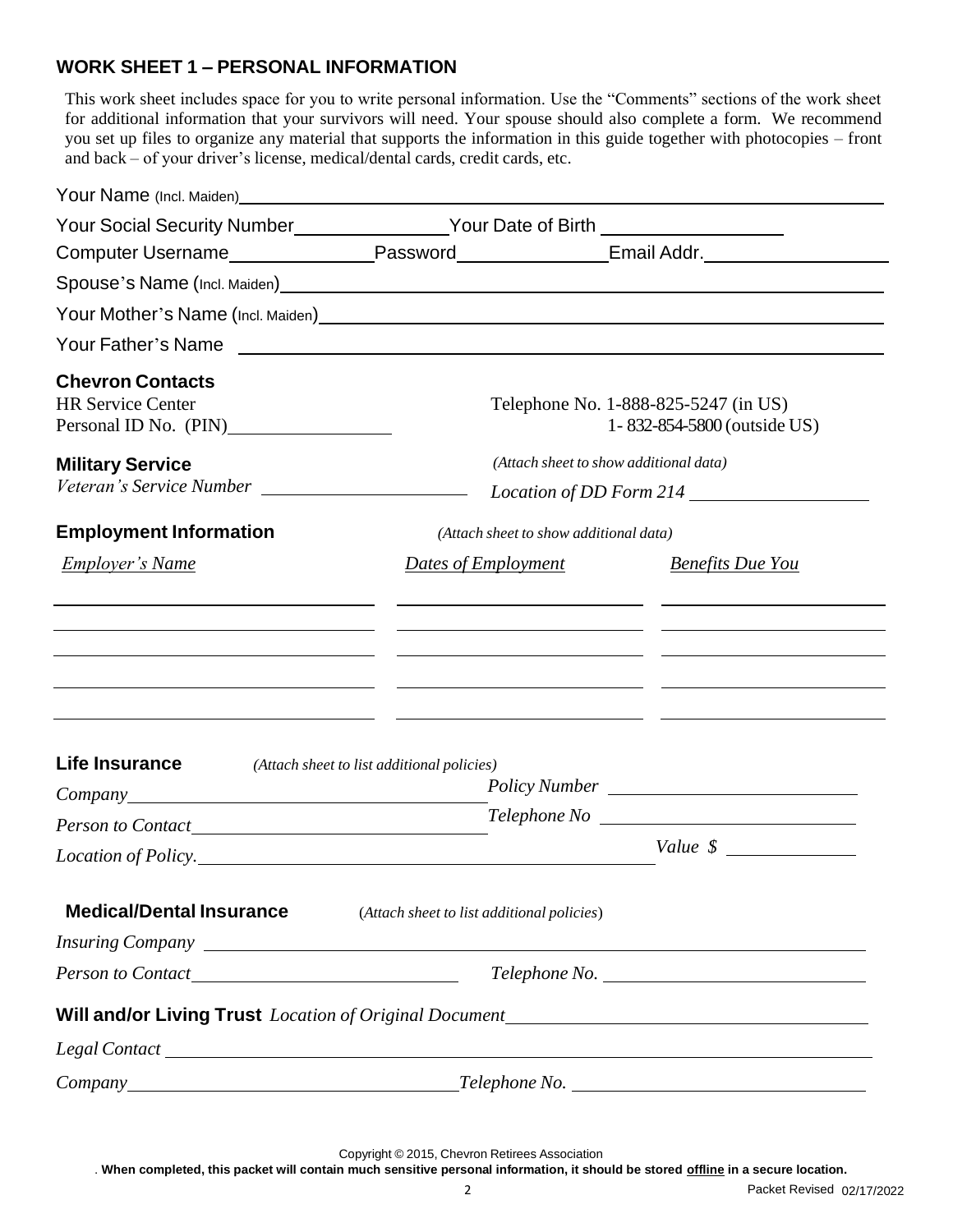**Financial Advisor** *(Attach sheetto show additional contacts)*

*Company*

*Person to Contact Internal <i>Zelephone No. Telephone No. Zelephone No. Zelephone No. Zelephone No. Zelephone No. Zelephone No. Zelephone No. Zelephone No. Zelephone No. Zelephone No. Zelephone No.* 

*Location of Investment Records* 

*Note: distributions from IRA's, 401(k) accounts, and life insurance are determined by their beneficiary designations, not your will. Be sure your designations are up to date.*

| <b>Savings/Checking Accounts</b>  |          |                                              | (Attach sheet to show additional accounts)                             |                                                                                                                        |
|-----------------------------------|----------|----------------------------------------------|------------------------------------------------------------------------|------------------------------------------------------------------------------------------------------------------------|
| <i>Institution</i>                | Location | Type of Account                              | Account No./<br>Apprx. Bal.                                            | Who has<br>signing authority?                                                                                          |
| Online Account:                   |          | Website                                      | $Use name \_\_$                                                        |                                                                                                                        |
| Online Account:                   |          |                                              | $Use name \_$                                                          |                                                                                                                        |
| <b>Investment Accounts / IRAs</b> |          |                                              |                                                                        | (Attach sheet to show additional accounts)                                                                             |
| <i>Institution</i>                |          | Location                                     |                                                                        | Type of Account Account Number/Apprx. Bal.                                                                             |
|                                   |          |                                              | $Use name \_\_$                                                        |                                                                                                                        |
|                                   |          |                                              | Username                                                               |                                                                                                                        |
|                                   |          | Stocks/Bonds/Mutual Funds/ Money Market/CD's |                                                                        | $(Attach a copy of a recent statement[s])$                                                                             |
| <b>Broker/Person to Contact</b>   |          |                                              | Telephone No.                                                          | Account No.                                                                                                            |
|                                   |          |                                              | <u> 1999 - John Harry Barn, amerikansk politiker (</u>                 | <u> 1989 - Johann John Stone, mars et al. 1989 - John Stone, mars et al. 1989 - John Stone, mars et al. 1989 - Joh</u> |
| Online Account:                   |          | Website                                      | Username                                                               | <i>Password</i> Password                                                                                               |
| <b>Online Account:</b>            | Website  |                                              | <i><u><b>Username</b></u></i>                                          | Password                                                                                                               |
| <b>Income Tax</b>                 |          | (Attach sheet to show additional data)       |                                                                        |                                                                                                                        |
|                                   |          |                                              | Location of Past Returns and Tax Records Contains 2006 and Tax Records |                                                                                                                        |
|                                   |          |                                              |                                                                        |                                                                                                                        |

Copyright © 2015, Chevron Retirees Association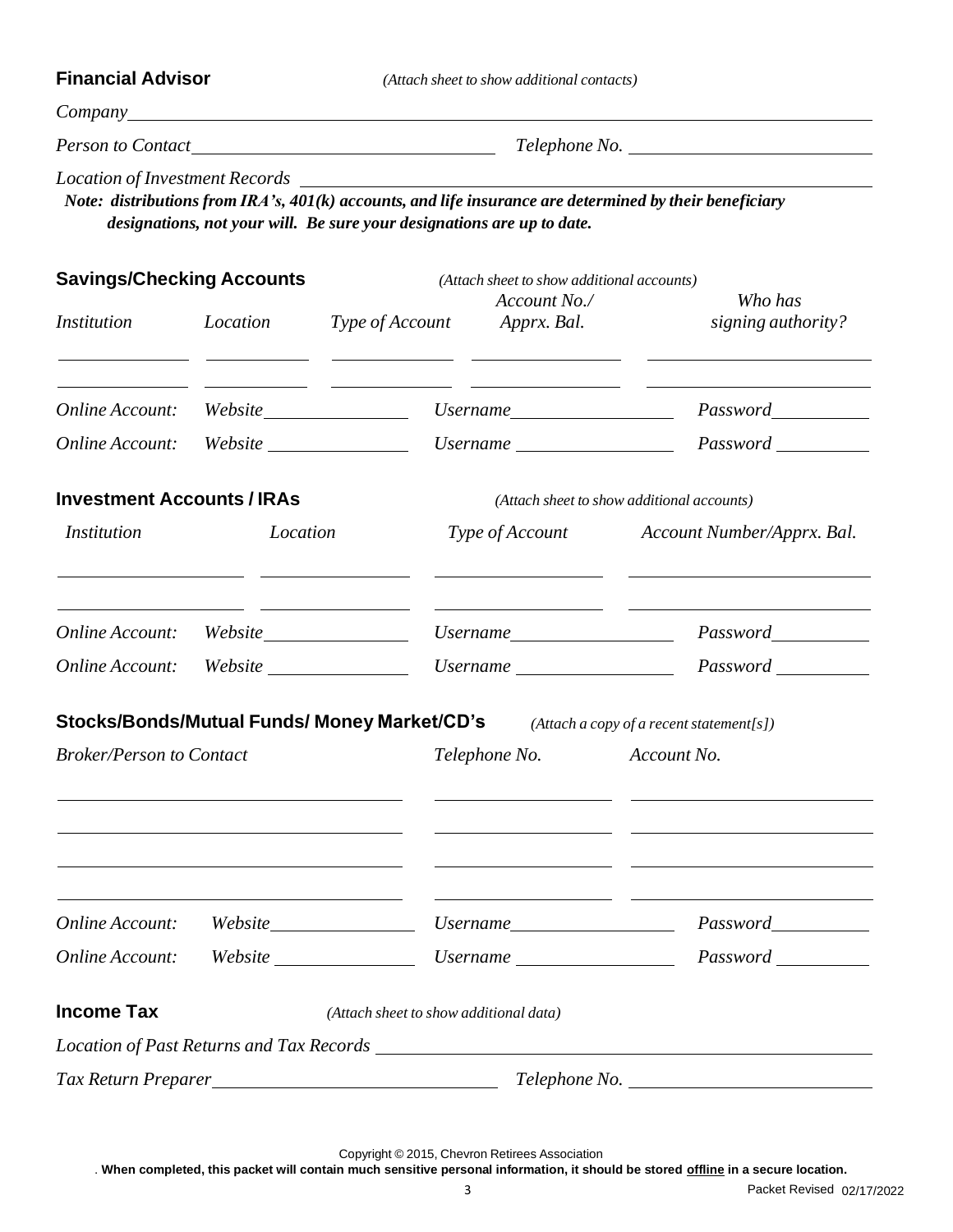| <b>Vehicle Insurance</b>        |                                                                                                                                     | (Attach sheet to show additional vehicles)                                              |                        |  |
|---------------------------------|-------------------------------------------------------------------------------------------------------------------------------------|-----------------------------------------------------------------------------------------|------------------------|--|
| Vehicle                         | Company/Policy Number                                                                                                               | <b>Person to Contact</b>                                                                | Telephone No.          |  |
| Company                         | <b>Home/Personal Liability Insurance</b><br><b>Policy Number</b>                                                                    | (Attach sheet to show additional policies)<br><b>Person to Contact</b>                  | Telephone No.          |  |
| Company                         | <b>Credit Cards Copy cards - front and back and attach copies.</b> (Attach sheet to show additional cards)<br><b>Account Number</b> |                                                                                         | Card in the Name(s) of |  |
| <b>Safe Deposit Box</b>         |                                                                                                                                     | <u> 1980 - Andrea Andrew Maria (b. 1980)</u><br>(Attach sheet to show additional boxes) |                        |  |
| Contents <sup>[1]</sup>         |                                                                                                                                     |                                                                                         | Box No.                |  |
| <b>In-Home Safe</b><br>Contents |                                                                                                                                     | (Attach sheet if more room is needed for contents)                                      |                        |  |
|                                 |                                                                                                                                     | (Attach sheet if more room is needed for contents)                                      |                        |  |

Copyright © 2015, Chevron Retirees Association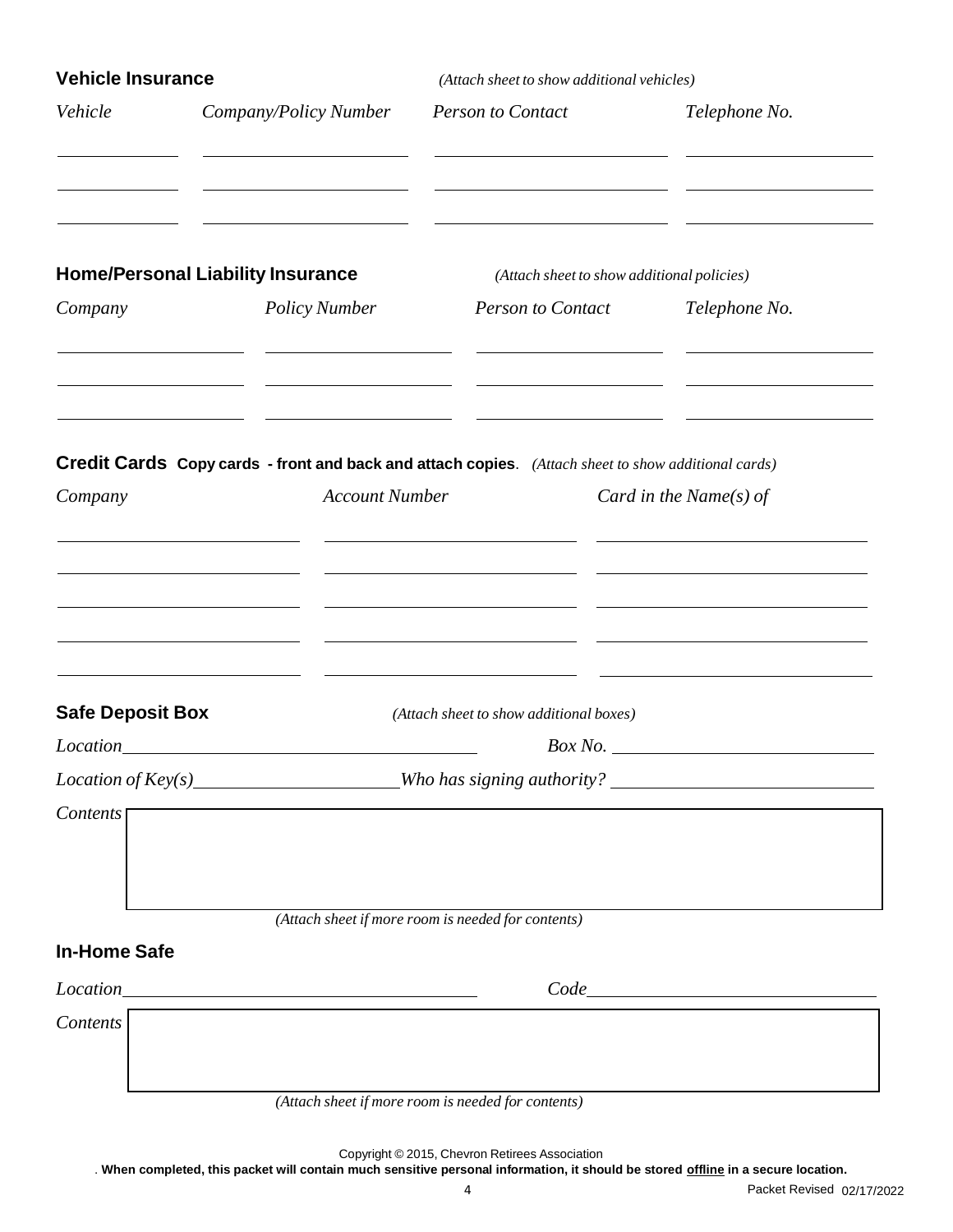| <b>Funeral/Cemetery/Cremation Arrangements</b> |  |  |
|------------------------------------------------|--|--|
|------------------------------------------------|--|--|

**Furchased or Prepaid | Yes | No** 

*Company and/or Church*

|                                                                                                         |                                       | $\blacksquare$ Telephone No. $\blacksquare$ |
|---------------------------------------------------------------------------------------------------------|---------------------------------------|---------------------------------------------|
| You may want to write your own obituary                                                                 | (Attach sheet for additional comm     |                                             |
|                                                                                                         |                                       |                                             |
|                                                                                                         |                                       |                                             |
|                                                                                                         |                                       |                                             |
|                                                                                                         |                                       | (Attach sheet if more room is needed)       |
| <b>Family Attorney (If applicable)</b>                                                                  |                                       |                                             |
|                                                                                                         |                                       |                                             |
| Address Relationship Relationship                                                                       |                                       |                                             |
|                                                                                                         |                                       |                                             |
| <b>Special Family or Friend Contact</b>                                                                 | (Use additional sheet to list others) |                                             |
|                                                                                                         |                                       |                                             |
| Address Relationship Relationship                                                                       |                                       |                                             |
|                                                                                                         |                                       |                                             |
| <b>Other Online Account Information</b> (Username, password) (Attach sheet to show additional accounts) |                                       |                                             |
|                                                                                                         |                                       |                                             |
|                                                                                                         |                                       |                                             |
|                                                                                                         |                                       |                                             |
|                                                                                                         |                                       |                                             |
|                                                                                                         |                                       |                                             |

license, military discharge papers, Social Security card, etc.; the disposal/gifting of personal property such as works of art, jewelry; the care of pets and/or loved ones who have special needs.

Copyright © 2015, Chevron Retirees Association

*<sup>(</sup>Attach sheet if more room is needed for comments)*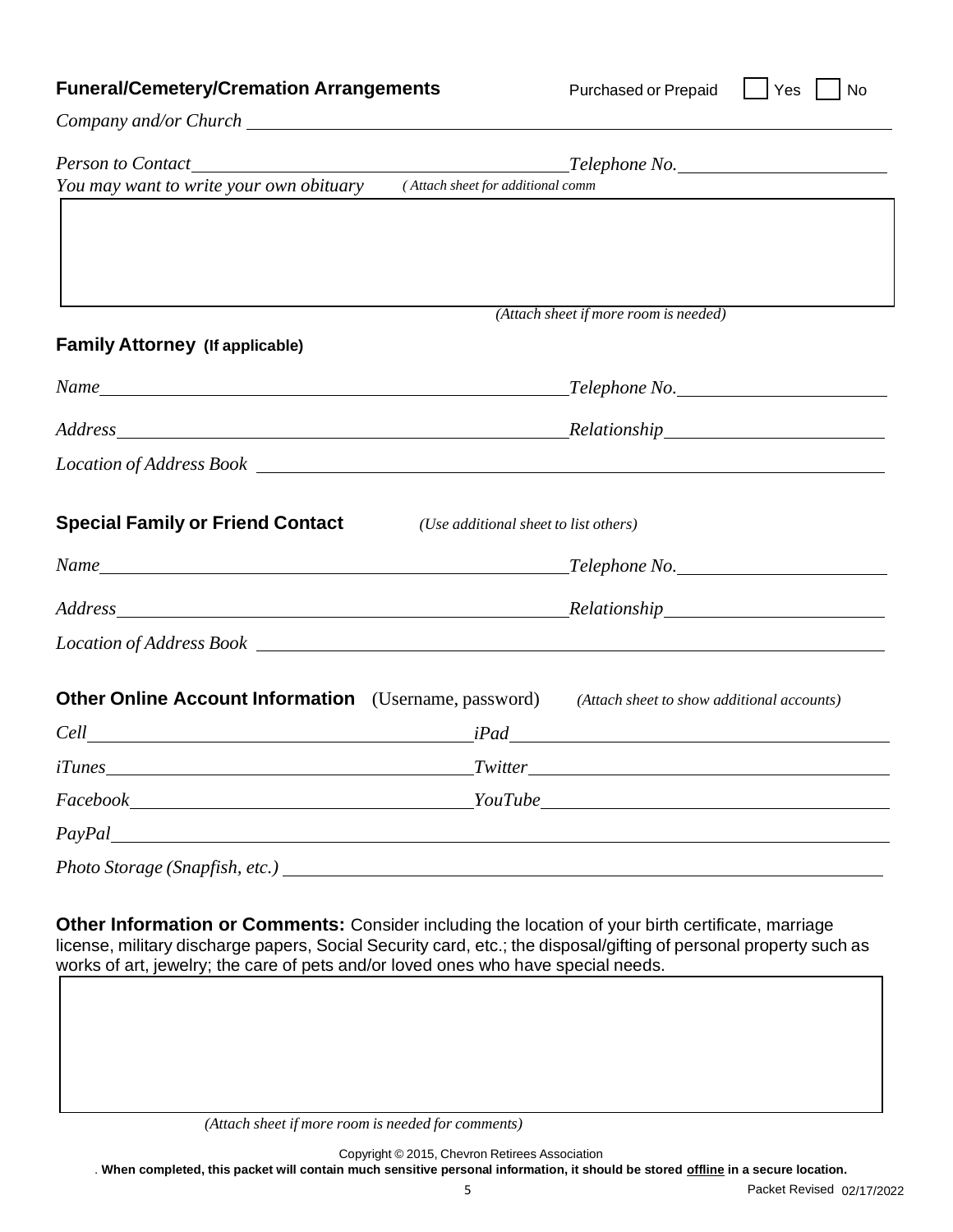# **WORK SHEET 2 – FINANCIAL INFORMATION**

After you die, your survivors may have to manage the household. To do this, they need to know the family's assets and liabilities, sources of income and expenses. The following work sheet should help you organize this information. Depending on your personal situation, additional information may be necessary.

- List current expenses for each category below. Columns are provided for you to identify "Regular (fixed)" expenses and" Discretionary" expenses. Regular expenses are those that you must pay each month – mortgage, water, electricity, etc. Discretionary expenses are items such as gifts, entertainment or charities. Providing a good record of current expenses should help your survivors determine how those might change.
- In the "Comments" section at the end of this worksheet, you may wish to provide more information about expenses, including those, which are pre-authorized debits or charges to a credit card or bank account. Think about the tasks you take care of for your family and how they would be handled in your absence. For example, if you do your own yard work and tax filings, future expenses for your survivor might include a gardening service and a tax preparer.

|                                                                    | Regular<br>(Fixed) | Paid by<br><b>Direct W/D</b> | <b>Discretionary</b> |
|--------------------------------------------------------------------|--------------------|------------------------------|----------------------|
| Food and Clothing                                                  |                    |                              |                      |
| Housing                                                            |                    |                              |                      |
| Mortgage/Rent                                                      |                    |                              |                      |
| Home Equity Loan                                                   |                    |                              |                      |
| <b>Utilities</b>                                                   |                    |                              |                      |
| <b>Property Taxes</b>                                              |                    |                              |                      |
| Home Insurance                                                     |                    |                              |                      |
| Medical/Dental Insurance                                           |                    |                              |                      |
| Premiums                                                           |                    |                              |                      |
| Costs not paid by Insurance                                        |                    |                              |                      |
| Household Equipment and Repairs                                    |                    |                              |                      |
| Transportation                                                     |                    |                              |                      |
| Gas and Oil                                                        |                    |                              |                      |
| <b>Insurance and License</b>                                       |                    |                              |                      |
| Repairs and Tires                                                  |                    |                              |                      |
| Savings/Investments                                                |                    |                              |                      |
| Life Insurance                                                     |                    |                              |                      |
| <b>Income Tax</b>                                                  |                    |                              |                      |
| Books, Stamps, Cards, etc.                                         |                    |                              |                      |
| <b>Gifts</b>                                                       |                    |                              |                      |
| Pets                                                               |                    |                              |                      |
| Dining Out and Entertainment                                       |                    |                              |                      |
| Charity                                                            |                    |                              |                      |
| Travel                                                             |                    |                              |                      |
| Large Expenses; i.e., Timeshare Maintenance                        |                    |                              |                      |
| Other Expenses; i.e, Monthly fees for golf,<br>fitness clubs, etc. |                    |                              |                      |
| Total                                                              |                    |                              |                      |

#### **Annual Expenses**

Copyright © 2015, Chevron Retirees Association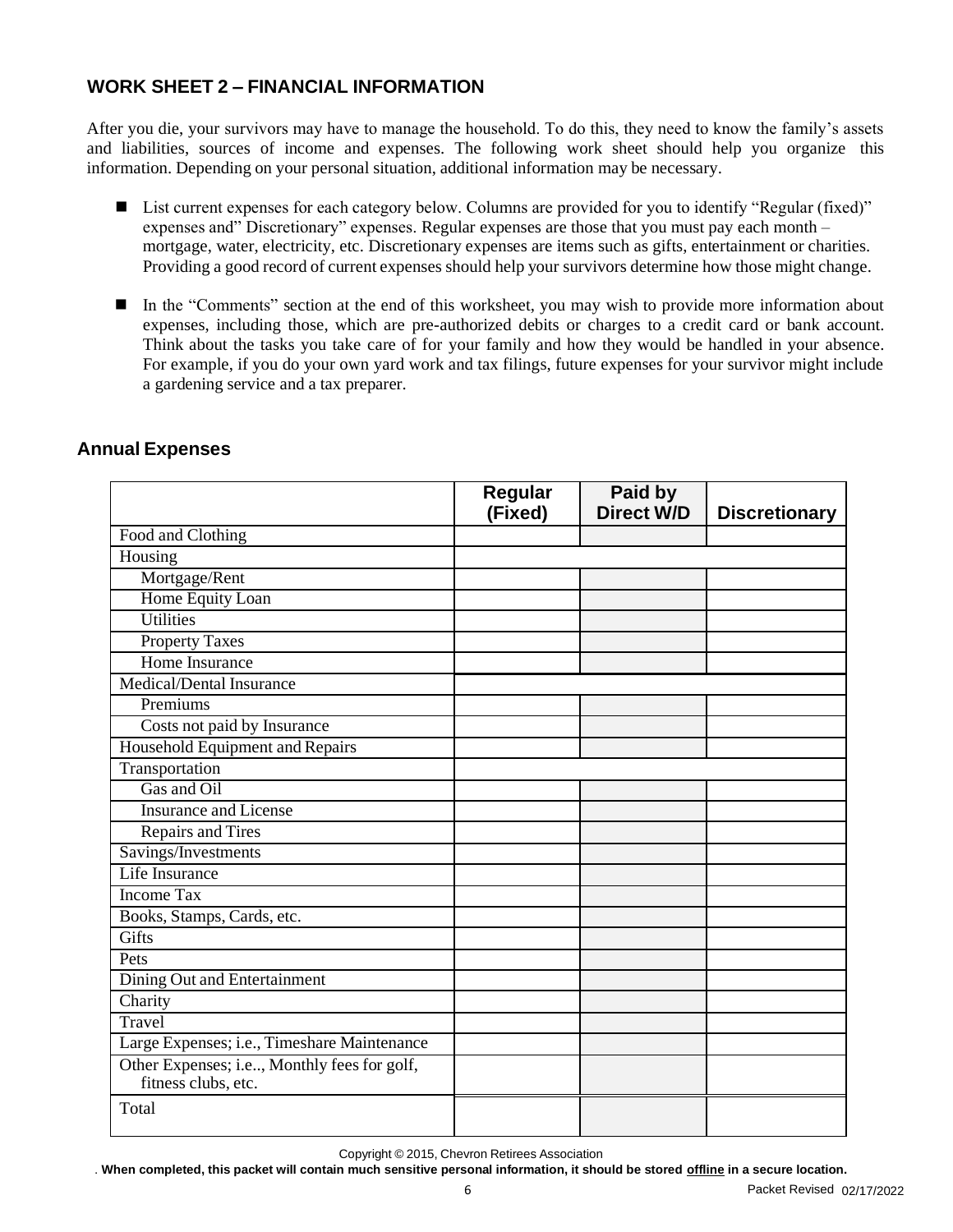#### **Income**

Show current sources of income. Also show sources if you (or your spouse) were to die.

|                              | <b>Current Sources</b> |           | <b>Sources After Death</b> |         |
|------------------------------|------------------------|-----------|----------------------------|---------|
|                              | Yourself               | $Spouse*$ | On Your Behalf             | Spouse* |
| Employment                   |                        |           |                            |         |
| Social Security              |                        |           |                            |         |
| Pension                      |                        |           |                            |         |
| Investments / IRAs           |                        |           |                            |         |
| Life Insurance               |                        |           |                            |         |
| Others: i.e. Rental Property |                        |           |                            |         |
| Total                        |                        |           |                            |         |
| * If applicable              |                        |           |                            |         |

**Comments** *( Attach sheet for additional comments)*

Copyright © 2015, Chevron Retirees Association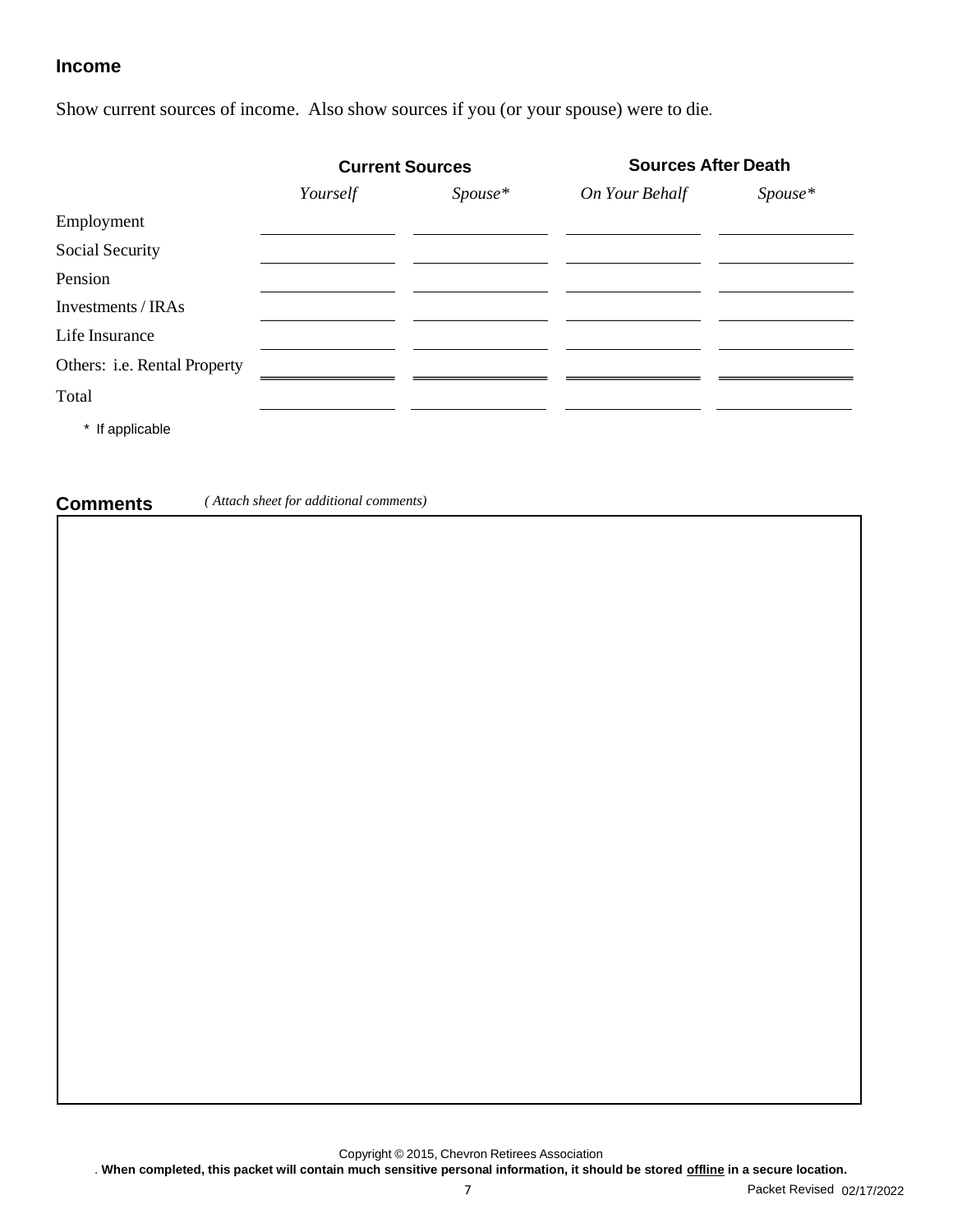# **Net Worth**

Show all assets and liabilities below. Then estimate your "net worth" – that is the amount of money you would have if all of your debts were paid and your assets were sold. ◼ Liquid assets are cash and those that can be converted to cash quickly – for example, stocks and bonds. Other assets, such as your home or vehicles, cannot be disposed of quickly to generate cash. Liabilities include debt on assets, such as your home mortgage. Loan payments include loans for vehicles, personal lines of credit and so on. Other liabilities include items such as average credit card balances.

# **Liquid Assets**

Savings / Checking Accounts Investment Accounts / IRAs Stocks/Bonds/Mutual Funds/Money Market/CD's

| <b>Other Assets</b>                    |                     |   |  |
|----------------------------------------|---------------------|---|--|
| Home                                   |                     |   |  |
| Vehicles                               |                     |   |  |
| Furnishings                            |                     |   |  |
| Jewelry                                |                     |   |  |
| <b>Other Real Estate</b>               |                     |   |  |
| <b>Total Assets</b>                    |                     | A |  |
| <b>Liabilities</b>                     |                     |   |  |
| Home Mortgage                          |                     |   |  |
| Loan Payments                          |                     |   |  |
| Other Liabilities include Credit Cards |                     |   |  |
| <b>Total Liabilities</b>               |                     |   |  |
|                                        |                     | B |  |
| <b>Net Worth</b>                       | (Subtract B from A) | C |  |
|                                        |                     |   |  |
| Life Insurance (Death Benefit)         |                     | D |  |
| <b>Total Net Worth</b>                 |                     |   |  |

# **Comments** *( Attach sheet for additional comments)*

Copyright © 2015, Chevron Retirees Association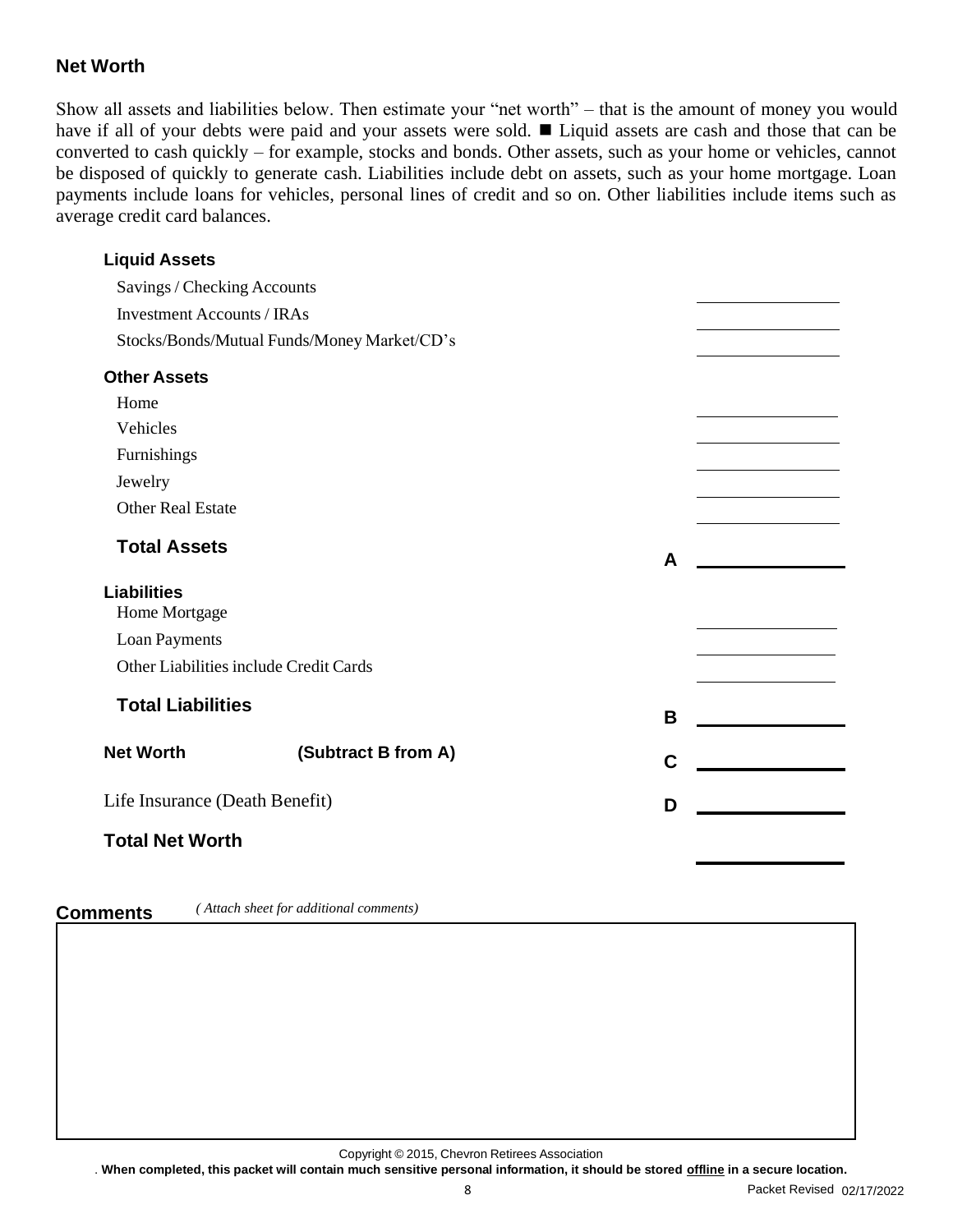**SURVIVORS CHECKLIST –** If you are a survivor, you will have some responsibilities immediately after a death and other responsibilities within a few weeks. This checklist is a guide to help you get started. You may have additional responsibilities, depending on your personal circumstances.

#### **You should immediately:**

Notify relatives and friends.

Make funeral arrangements. Ask your funeral director about assigning life insurance to cover costs. Notify Chevron. See below for more information.

Decide where to print obituary notices. Consider local and hometown newspapers, and schools. Get approximately 10 -20 certified copies of the death certificate from the funeral home.

Open a checking account in your name, if you don't have one. If a joint account, notify bank of death. Notify executor(s) of will and/or living trust.

# **Notifying Chevron**

Survivors should immediately notify Chevron when a retiree dies. Survivors of retirees should call the HR Service Center at 1-888-825-5247 in US or 1-832-854-5800 if outside the U.S.

Chevron will need the following information:

| Retiree: Name                                                                                                                                                                                                                                    |  |
|--------------------------------------------------------------------------------------------------------------------------------------------------------------------------------------------------------------------------------------------------|--|
| Social Security Number<br>Personal Identification Number (PIN)                                                                                                                                                                                   |  |
|                                                                                                                                                                                                                                                  |  |
| Social Security Number<br>Social Security Number<br>Social Security Number<br>Social Security Number<br>Social Security Number<br>Social Security Number<br>Social Security Number<br>Social Security Number<br>Social Security Number<br>Social |  |
|                                                                                                                                                                                                                                                  |  |
|                                                                                                                                                                                                                                                  |  |

After you notify Chevron, a representative will contact you as soon as possible. He or she will explain any benefits and help you file any required forms. The representative should discuss the following points, if they apply:

- Life Insurance: They will process the claim for insurance benefits;
- Benefits from the Chevron Retirement or Profit Sharing /Savings Plans or one of the plans that preceded them, and benefits payable from any other plans
- Pre-65 Medical Coverage: They will arrange for the cancellation of the retiree's coverage and the continuation of the covered spouse's coverage, where applicable. Chevron may continue to pay a portion of the cost;
- Post-65 Medical Coverage: They will notify Via Benefits of the death.

In addition, you should inquire about transferring the registration of any Chevron stock for which you are beneficiary.

# **CONTACTING VIA BENEFITS**

Survivors should contact Via Benefits to ask questions about post-65 open enrollment, or to ask questions about or manage their HRA plan and post-65 individual medical, prescription drug, vision or dental benefits. The contact phone number is 1- 844-266-1392 in the U.S. or 1-801-994-9805 outside the U.S.

- Post-65 Medical Coverage: They can assist with the cancellation of the retiree's or spouse's coverage upon death. However, to be doubly sure that the coverage is cancelled for the retiree or spouse, the heir should contact the medical insurance carrier and the drug insurance carrier. Any Medical and Drug coverage for a surviving spouse of the retiree will be automatically continued since they are covered by separate policies.
- Chevron Reimbursement: The subsidy for the retiree will be cancelled starting with the month following the retiree's death. The subsidy for any spouse should continue automatically.